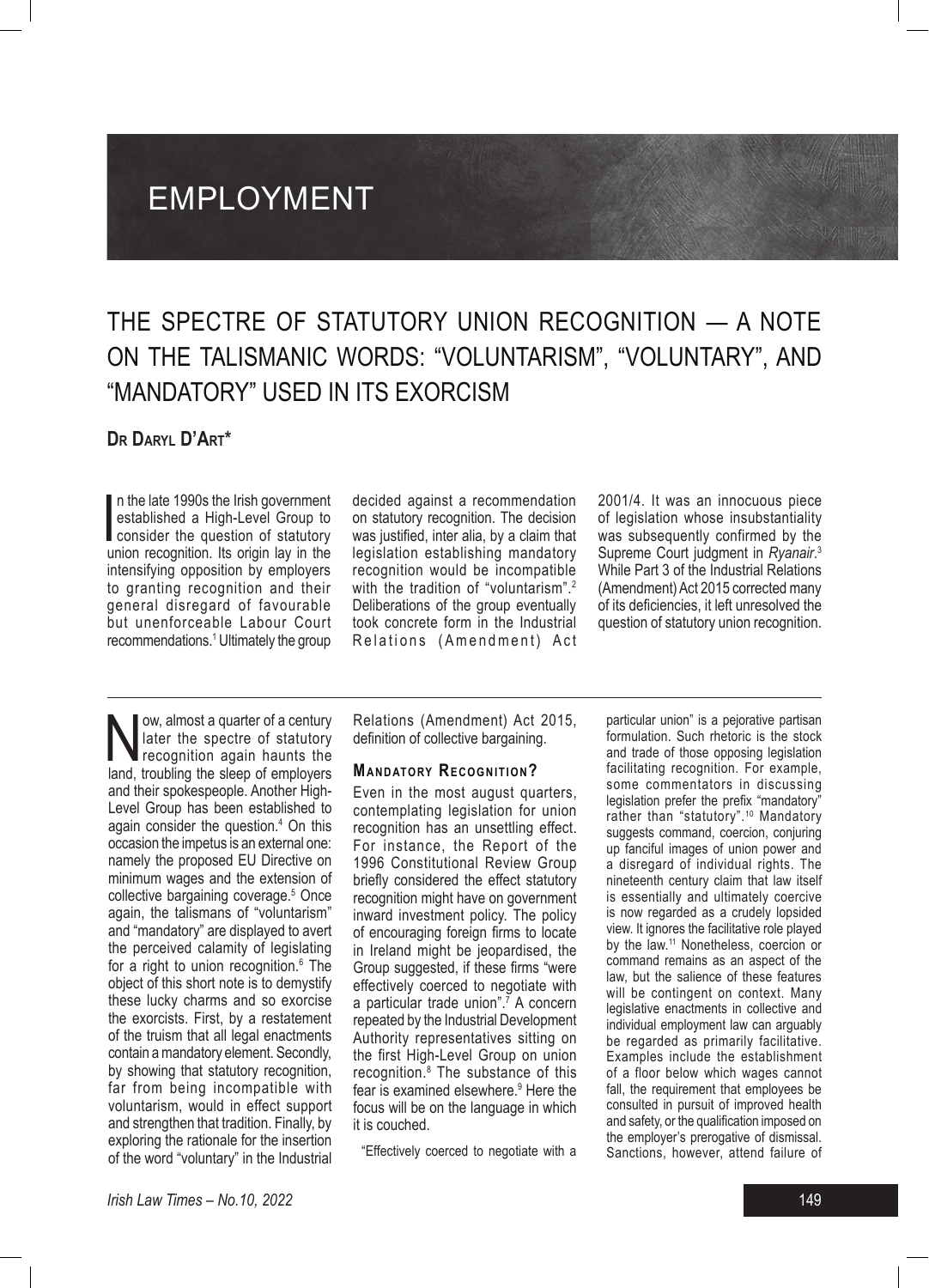implementation by the employer. Yet these legislative enactments are not, it would seem, regarded as coercive or labelled mandatory. On this basis, beyond a simple *animus*, it is difficult to comprehend how statutory recognition could be seen as any more coercive than minimum wage or health and safety legislation. Statutory recognition may be more correctly seen as facilitative rather than coercive. It gives concrete expression to the democratic decision of workers to be represented by a union or unions in negotiation with their employer. The particular union or unions designated to represent and negotiate on behalf of workers is not a result of legislative prescription. Rather, it flows from a free independent democratic employee choice. It is surprising that the question of who decides — employer or employee — the identity or acceptability of the negotiating union(s) should resurface in the late twentieth century. That question was at the heart of the 1913 strike.<sup>12</sup>

#### **VOLUNTARISM AND STATUTORY RECOGNITION**

An objection raised by the Constitutional Review Group, the first High-Level Group, some commentators and perennially by employers is that a legislative obligation on employers to recognise the workers' independent trade union(s) would be contrary to or incompatible with the voluntary nature of Irish industrial relations or voluntarism.13 In Ireland voluntarism is a concept frequently misunderstood, sometime wilfully, and amounts to little more than an unexamined talismanic cliché.

Voluntarism is usually understood to mean that trade unions and employers are opposed to legal intervention in industrial relations and that the parties remain free to regulate the substantive and procedural terms of the employment relationship without State intervention.<sup>14</sup> Yet governments in these islands have continually intervened to regulate both the individual and collective employment relationship. Numerous pieces of Irish legislation regulating individual and collective relationships at work are not regarded as departing from the voluntarist tradition. For instance, there were few if any objections to the Industrial Relations Act 1990 as constituting a departure from voluntarism. This was despite the fact it breached International Labour Organisation principles on trade union autonomy and legislated to regulate the internal balloting procedures in trade unions.15 Again, with the Industrial Relations (Amendment) Act 2015 which imposed limitations and duties on employers regarding excepted bodies no claims were made that it broke with voluntarism. It would seem then that trade unions and employers are not opposed to legislation per se, certainly not when it is perceived to support their interests. Consequently, the primary issue in respect of the Government's role in industrial relations is not whether it should intervene but rather what the degree of intervention should be, in what areas and for what objective.<sup>16</sup> Voluntarism appears as a slippery and ambiguous concept. In both the UK and Ireland voluntarism has "tended to be more a general attitude than a precise doctrine".17 However, it may on occasion be a useful bogeyman deployed by those opposing a particular legislative enactment.18

Far from being a departure from voluntarism or free collective bargaining statutory recognition fits easily within that tradition. Indeed, in certain circumstances statutory recognition could act in support of a voluntarist system of industrial relations. This assumes that the Irish State policy remains supportive of trade unions and collective bargaining. Yet the International Labour Office (ILO) holds that collective bargaining cannot begin until a union is recognised for that purpose.19 Where growing employer opposition make securing recognition increasingly problematic, then the State may intervene to create conditions where the democratic will of the employees can find practical expression and not be overridden by superior employer power. The ineffective Industrial Relations (Amendment) Act 2001 as amended, and the subsequent remedial measures contained in the Industrial Relations (Amendment) Act 2015, are examples of such intervention. Nevertheless, the question remains whether statutory recognition would involve a radical departure or fundamental break with the tradition of voluntarism. Even a cursory examination of what statutory recognition actually involves can only produce an answer strongly in the negative.

Statutory recognition imposes a legal obligation on the employer to recognise and negotiate with an independent trade union of its workers. In the negotiations and bargaining that follow recognition, there is no legal obligation on either or both of the parties to produce an agreement or a particular outcome with regard to wages or conditions of employment. The bargaining outcome will depend on the relative bargaining power of the parties, the skill of the respective negotiators and the market in which the enterprise operates. Thus, the outcomes, whatever they might be, are not imposed by the State but remain very much within the tradition of voluntarist collective bargaining. As the definitions or descriptions of voluntarism have it the parties remain largely free to regulate the substantive and procedural terms of the employment relationship without State intervention. The contention that statutory recognition represents a shift from the voluntarist system of industrial relations does not stand up to examination. It seems much more likely that a statutory union recognition would support voluntarism or collective bargaining as the principal method regulating the employment relationship.

#### "VOLUNTARY" AND THE **STATUTORY DEFINITION OF COLLECTIVE BARGAINING**

Another example of the power exerted by the voluntarist fetish can be found in the statutory definition of collective bargaining contained in the 2015 Act. Long before the drafters set to work there was readily available an internationally accepted definition of collective bargaining.

#### **ILO Definition of Collective Bargaining**

"All negotiations which take place between an employer, a group of employers or one or more employers' organisations, on the one hand, and one or more workers' organisations on the other for:

- (a) determining working conditions and terms of employment and/or
- (b) regulating relations between employer and workers; and/or
- (c) regulating relations between employers or their organisations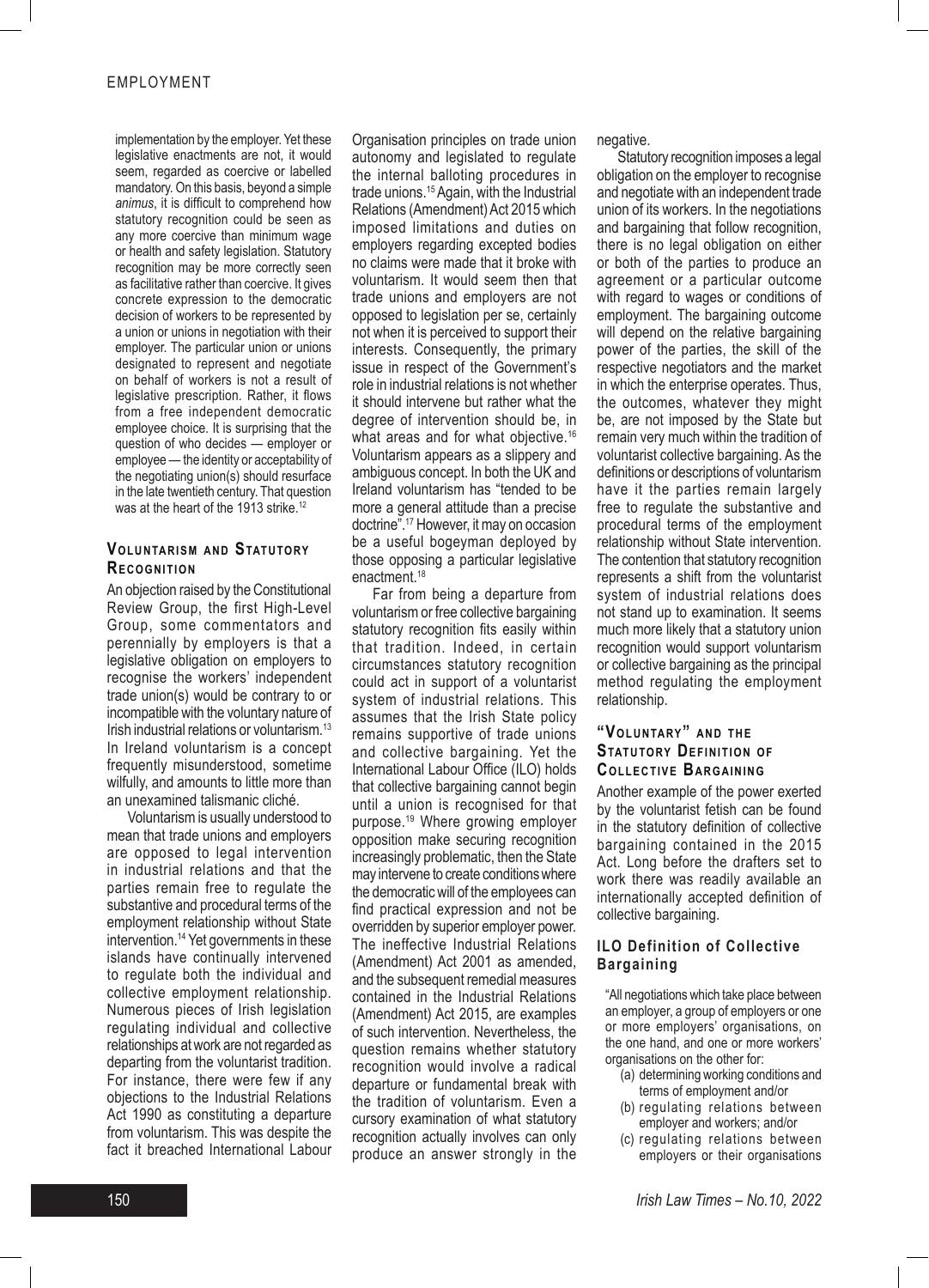and a workers' organisation or workers' organisation" ILO Convention No. 154 (Article 2)

Since the 1950s the Irish State has ratified various ILO principles and conventions. Consequently, it might have been expected and in conformance with our obligations, the ILO definition of collective bargaining would have been simply transposed into the 2015 Act. This was not done. Instead, the drafters of the Act produced a uniquely Irish definition of collective bargaining.

#### **Definition of Collective Bargaining 2015 Act**

"Collective bargaining comprises voluntary engagement or negotiations between any employer or employer's organisation on the one hand and a trade union of workers or excepted body to which this Act applies on the other, with the object of reaching agreement regarding working conditions or terms of employment or nonemployment of workers".

#### Part 3 s.27(1A)

Admittedly the above 2015 definition of collective is broadly similar to the ILO definition. Yet there is one notable difference. In defining collective bargaining the drafters inserted the additional word "voluntary". This now precedes and qualifies the phrase "engagement and negotiation". Why it was thought necessary to insert the novel qualifying word "voluntary" is not immediately apparent. Indeed, the word is absent in both the ILO and Eurofound definitions of collective bargaining. Elucidation of this minor mystery can only be speculative. It may be the addition of "voluntary" was a ritual obeisance to the voluntarist fetish or a talisman warding off any prospect of statutory recognition.

The above commentary may appear as "much ado about nothing". Yet previous conjuring with the words voluntary and voluntarism proved consequential. A case in point is the utterly ineffective 2001/4 Act. In that case these concepts were influential considerations in shaping its final form. The 2015 Act in defining collective bargaining as "voluntary engagement and negotiation" appears to continue that tradition. An unintended consequence may be the production of another muddle. This will become evident when the realities attending the achievement of collective bargaining and its indivisible concomitant of union recognition are considered.

As noted above, the ILO holds that collective bargaining cannot begin until a union is recognised for that purpose. Employers, it continues, will give such recognition only if they believe it to be in their interests to do so or if they are legally required to do so.<sup>20</sup> However, many Irish private sector employers apparently regard recognition and collective bargaining as contrary to their interests. As a result, they are extremely reluctant to voluntarily engage or negotiate.21 If it were not so, a perceived need for statutory recognition would hardly arise.

These realities highlight the folly of defining collective bargaining as voluntary engagement. The implication being that collective bargaining achieved by other means, such as a legislative enactment or strike would not come within the 2015 definition of collective bargaining. Take the not uncommon occurrence where the employer flatly refuses to voluntarily engage in collective bargaining. What if the workers involved stage a successful strike obliging the employer to recognise

and collectively bargain with their union? Or alternatively what if the employer is legally obliged to recognise the union for collective bargaining? In both these cases the employer's engagement in collective bargaining could hardly be considered as voluntary. The question then arises could this involuntary employer engagement come within the rubric of collective bargaining as defined by the 2015 Act. Resolving that question might become a matter for the courts. It is little wonder that the ILO definition of collective bargaining eschews any mention of voluntary engagement.

#### **CONCLUSION**

Of course, the use of the talismanic charms, voluntary, voluntarism and mandatory are just some among the many obstacles frequently raised against statutory recognition. These other impediments have been considered at length elsewhere.<sup>22</sup> They were found to be of little, if any substance. Now after the years of false starts, dead ends and patchwork amendments the second High-Level Group may, at last, be favourably circumstanced to issue a clear and unequivocal recommendation on statutory recognition. Yet this optimism is tempered somewhat on remembering Hepple's observation. Labour legislation, he observes, is always an outcome of conflict between different social groupings and competing ideologies. What any group gets is not what they choose or want but what they can force or persuade other groups to let them have. It is the power of the opponents of reform which is the decisive factor in the making of labour  $law.<sup>23</sup>$